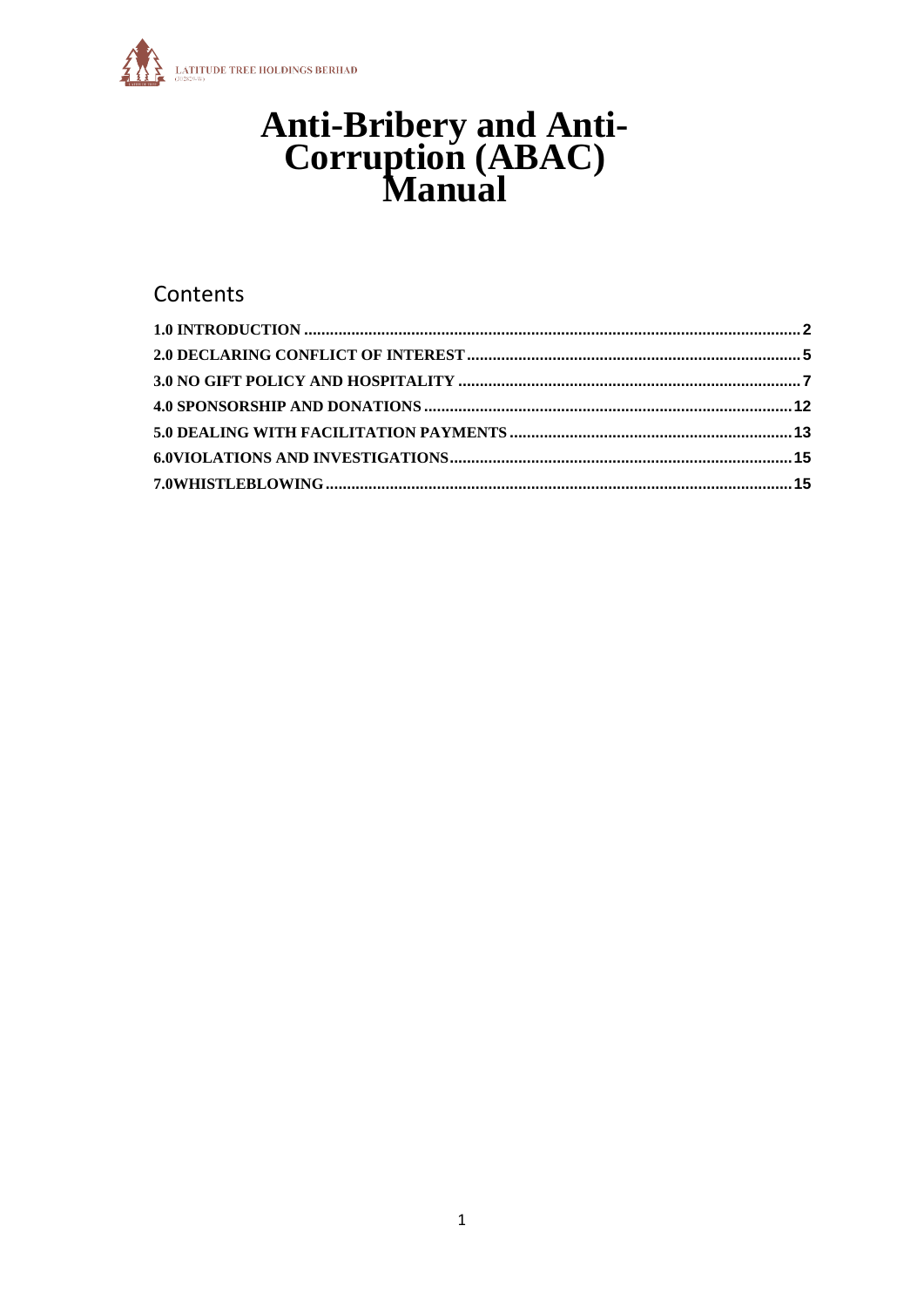

# <span id="page-1-0"></span>**1.0 INTRODUCTION**

#### **Purpose**

The Board of Directors of Latitude Tree Holdings Berhad, including its subsidiaries ("**Company**"), has a zero tolerance against all form of bribery and corruption.

This means that all of the Company's employees, business associates and parties engaged with the Company is committed to conducting business in a fair, transparent and ethical manner which include:

- Declaration conflict of interest on a periodic basis and where actual, potential or perceived conflicts arises
- Adopt a "No gift' policy, prohibit offering or accepting hospitality subject to certain limited exceptions
- Allowing charitable donations and sponsorships for legitimate reasons only; Political donations are prohibited.
- Prohibit any receiving, giving or promising of facilitation payments
- Conduct due diligence, review internal controls and conduct risk assessment, in particular where there is significant exposure to bribery and corruption risk
- Encourage reporting (whistleblowing) of real or suspected cases of bribery and corruption without fear of retaliation or reprisal.

This Anti-Bribery and Anti-Corruption Framework ("**ABAC**") Manual is developed to provide an overview of the key principles outlined in ABAC policies and procedures, which is in line with the applicable laws and regulations in Malaysia. The ABAC intends to fulfill the requirements set forth in The Guidelines on Adequate Procedures to Section 17A (5) of Malaysian Anti Corruption Commisssion Act 2009 ("**MACC Act**").

All of the Company's Directors, Employees, Business Partners and parties engaging with the Company are expected to read, understand and comply with the requirements set in the ABAC (available on the Company's corporate website). No waivers or exceptions will be granted for practices that deviate from ABAC principles.

#### **What is Bribery and Corruption?**

In line with the MACC Act and the Guidelines of Adequate Procedures, the Company has developed and implemented a comprehensive set of measures to combat bribery and corruption of all forms related to the Company's operations.

# **Bribery**

Under the MACC Act, "gratification" or more commonly known as "bribery" means offering, giving, receiving or soliciting something of value (for example money or information) in an attempt to illicitly influence the decisions or actions of a person with a position of trust within an organisation.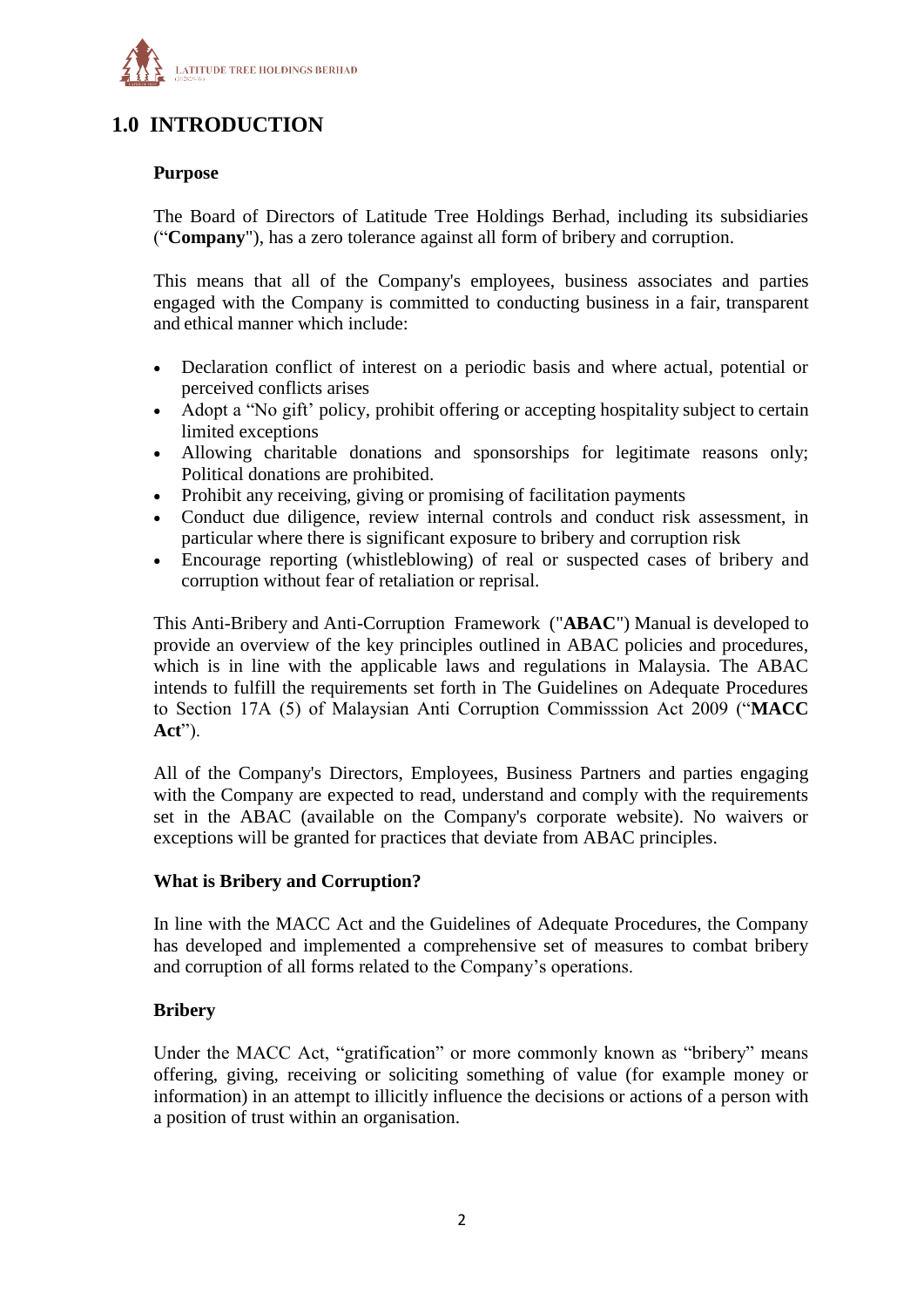

# **Corruption**

Corruption means the abuse of entrusted power for personal gain. However, corruption has a broader definition than bribery. This Manual therefore refers to "bribery and corruption" as a standard term to cover all types of gratification.

# **Scope and Application**

This ABAC Manual is intended to apply to:

# **a) All Board of Directors of the Company**

Including executive and non-executive directors ("Directors").

# **b) All Employees of the Company**

- Including permanent and on contract employees ("**Employees**") regardless their position or role.
- All Employees must comply with the ABAC, the Code of Business Ethics and all other policies /SOP/guidelines in the course of employment.
- General Manager or Deputy General Manager of each unit is responsible to communicate and ensure compliance to this ABAC within their respective business units.

For the purposes of this Manual, all Company Board of Directors and its Employees will be collectively referred as "Personnel".

#### **c) All Business Partners of the Company**

- This includes vendors, contractors, sub- contractors and consultants.
- The Employees, regardless of their position or roles, are responsible to communicate this ABAC to their Business Partners.

#### **d) All Parties engaging with the Company**

- This also applies to all Employees and Business Partners of subsidiaries of the Company.
- The Company will endeavor to use its influence in good faith to require these parties to understand and implement policies and procedures similar to the Company.

In the event of conflict between the content of the ABAC and any applicable law, the applicable law shall prevail and the Employees and Business Partners shall comply with applicable law.

#### **Understanding and Declaration**

All Personnel and Business Partners must read, understand, comply and declare their acceptance and compliance with this ABAC by completing the Personnel Integrity Pledge or Third Party Integrity Pledge as appropriate.

We also expect all parties that are engaging with the Company to read, understand and comply with the ABAC.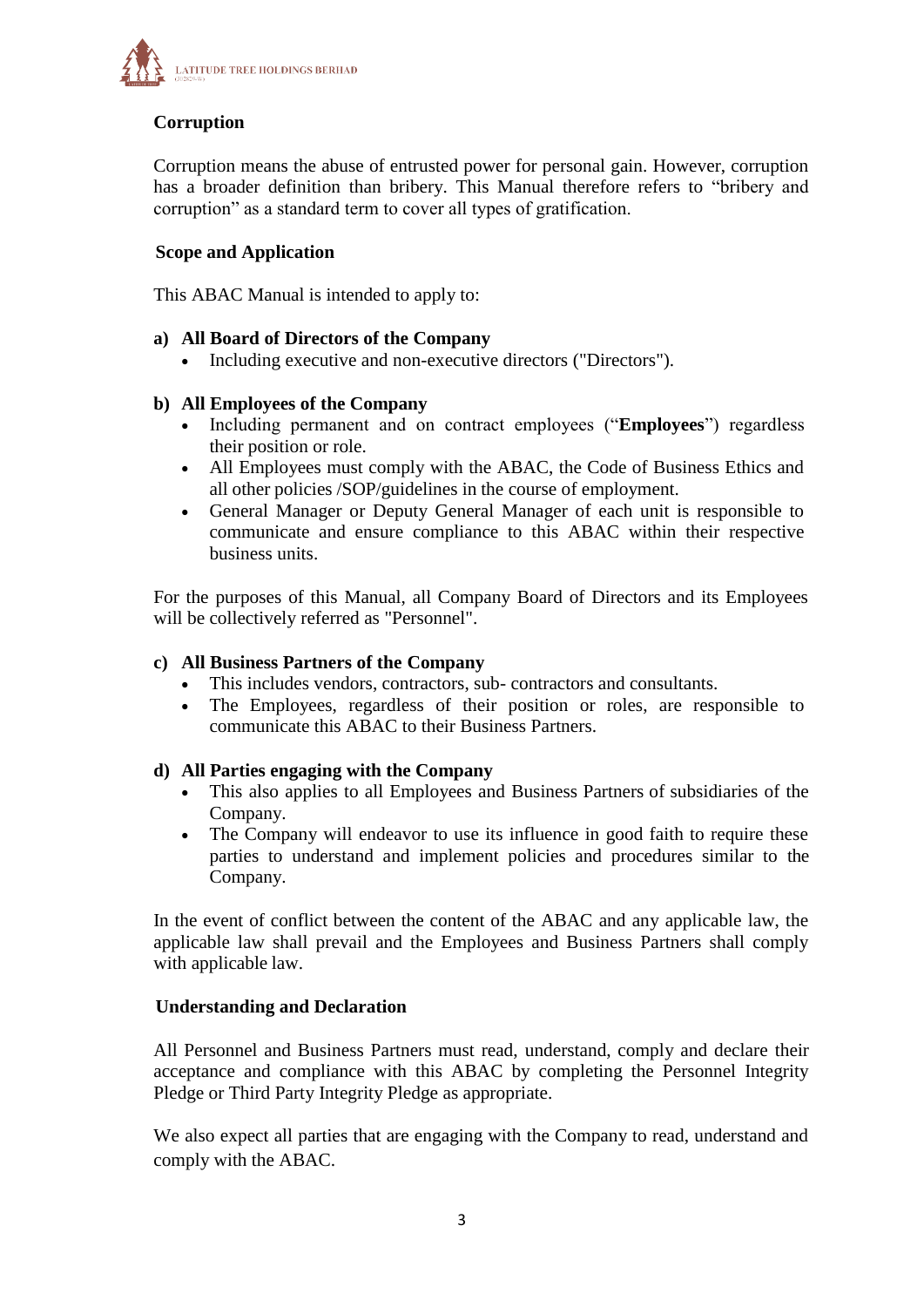

# **Lead by Example**

Head of Departments or Managers must communicate this ABAC to their team members, business partners and any other parties they engage with. Head of Departments or Managers must show respect and maintain open, honest and constructive two-way communication with their team members. This means encouraging them to ask question, make suggestions and report concerns or possible violations of ABAC.

We must also encourage our Business Partners and other parties to report any concerns or possible violations of ABAC policies and procedures via whistleblowing channel.

#### **Consequences and Implication**

Engaging in bribery and corruption is illegal according to both local and international legislation. Under MACC Act, if you participate in bribery and corruption, you may be subject to:

**1. Imprisonment up to 20 years; and**

#### **2. A fine of not less than ten times the sum or value of the relevant bribe (gratification) or RM1 million, whichever is higher (no upper limit)**

Failure for Personnel to comply with this ABAC, will result in disciplinary action, up to and including termination of employment or dismissal.

Since our principles are based on legal requirements, violating them could subject the Company and its Personnel to penalties including fines, imprisonment and other criminal or civil sanctions.

These violations may also result in high costs, personal reputational damage or loss of professional accreditation and severely damage the reputation of the Company.

Failure for business partners to comply with this ABAC may result in the termination of the business relationship with the Company.

#### **Dealing with Difficult Situations**

Dealing with situations that may potentially involve bribery and corruption can be difficult. If you are not sure whether an act may be considered as a bribe, then ask yourself these following questions:

- 1. Is this a bribe? Are you being pressured to provide something that you are not comfortable with?
- 2. Is this legal? Are there any laws/regulations/company policies that address this situation?
- 3. Will your act have a negative impact on the Company's reputation/business?
- 4. How would you feel if your decision(s) were highlighted in the media?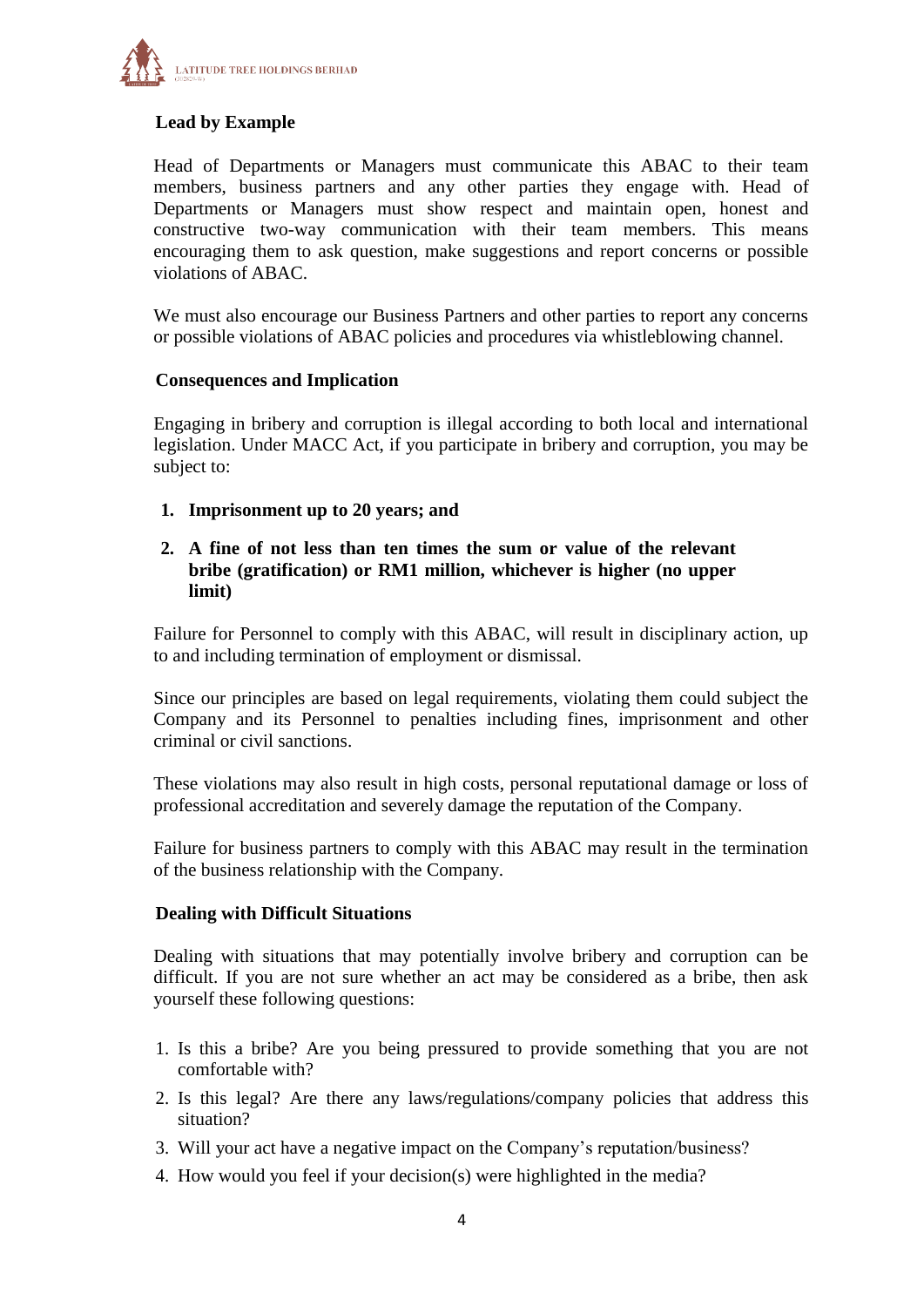

# **Refer to the DO's and DON'T's below:**

#### **You SHOULD:**

- $\checkmark$  Read, understand, comply to this ABAC;
- $\checkmark$  Sign a declaration on regular basis as determine by the Company;
- $\overline{B}$  aware of the potential risk scenarios "red flag" (such as unusual or suspicious transactions, unexplained invoices, incomplete information and receiving gift and hospitality);
- $\checkmark$  Communicate the Company's principle and the importance of spotting red flag to the team members and any external party you are engaging with;
- $\checkmark$  Report any non-compliance of the ABAC through the whistleblowing channel.

# **You SHOULD NOT:**

- Participate in any illegal or illicit acts of bribery or corruption;
- Misuse your position or the Company's name for your personal benefit, or to the detriment of the Company;
- Fail to report any real or suspected incidents of bribery and corruption;
- Conceal, alter, destroy or otherwise modify any information on incidents of bribery and corruption;
- Collude with business partners in making false claims relating to products and services.

# <span id="page-4-0"></span>**2.0 DECLARING CONFLICT OF INTEREST**

Personnel and its Business Partners shall declare conflicts of interest on a periodic basis and/or where actual, potential or perceived conflicts arises.

#### **What is Conflict of Interest?**

A "conflict of interest" arises in a situation where you are or maybe in a position to take advantage of your role by using power, confidential information, assets or intellectual property for the benefit of yourself or a closely related person.

#### **Who is a Closely Related Person?**

A "Closely Related Person" is someone you are related to (e.g. relative or immediate family), have a personal friendship/relationship with, or anyone living in the same household as you.

Based on the MACC Act, 'relative' includes:

- Spouse;
- Siblings (brother(s)/sister(s));
- Spouse's siblings;
- Direct line of ascendant (parent/grandparents) or descendant (children/grandchildren) including your spouse's and your spouse's siblings;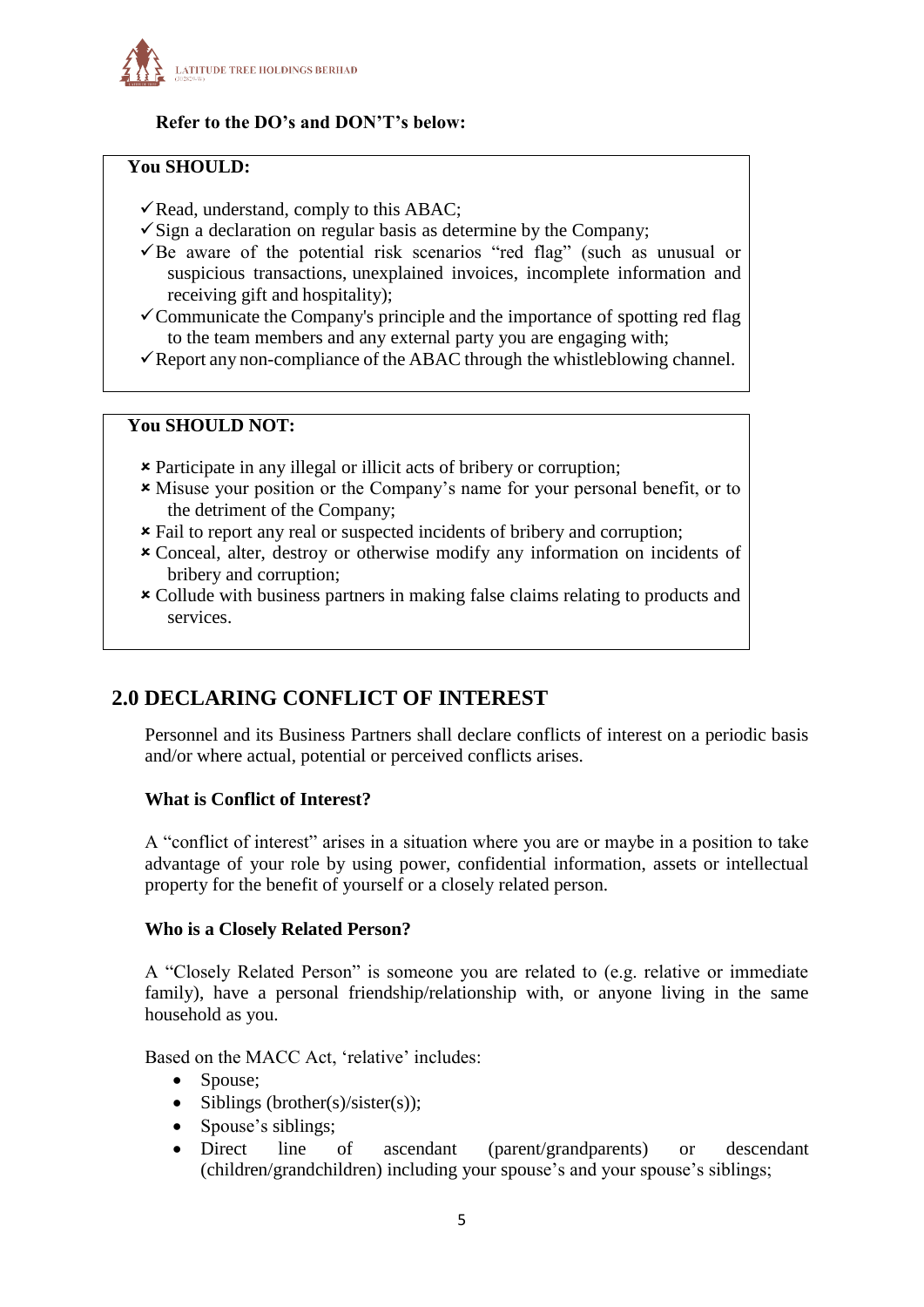

- Uncle, aunt or cousin; or
- Son-in-law or daughter-in-law.

# **Types of Conflict of Interest**

There are three (3) types of conflicts of interest:

(a) Actual conflict of interest

When you face a real, existing conflict. This would be the case if you can influence decisions that are to be made by the Company with respect to dealings with a business, enterprise or entity owned or partially owned by you, your family/household members, associates or friends.

- (b) Potential conflict of interest When you are in or could be in a situation that may result in a conflict, but this has not fully materialised.
- (c) Perceived conflict of interest When you are in or could be in a situation that may appear to be a conflict, even if this is not the case.

# **When do We Declare?**

Employees are required to make their declarations through the Conflict of Interest Declaration Form on an annual basis or as and when they are taking up a new position in the Company.

Employees must also make a declaration through the Conflict of Interest Declaration Form if they become aware of a conflict at any other time (an 'ad hoc' declaration). This will be made to their Head of Department or Managers, who will record the declaration and determine the next course of action.

The Managing Director and Directors are required to make their declarations through the same Conflict of Interest Declaration Form on an annual basis. This will be made to the Board Chairman. The Board Chairman shall, in turn, make his/her declaration to the Audit Committee Chairman.

Business Partners are required to declare prior to onboarding or when there is a change of circumstances by completing the Conflict of Interest Declaration Form.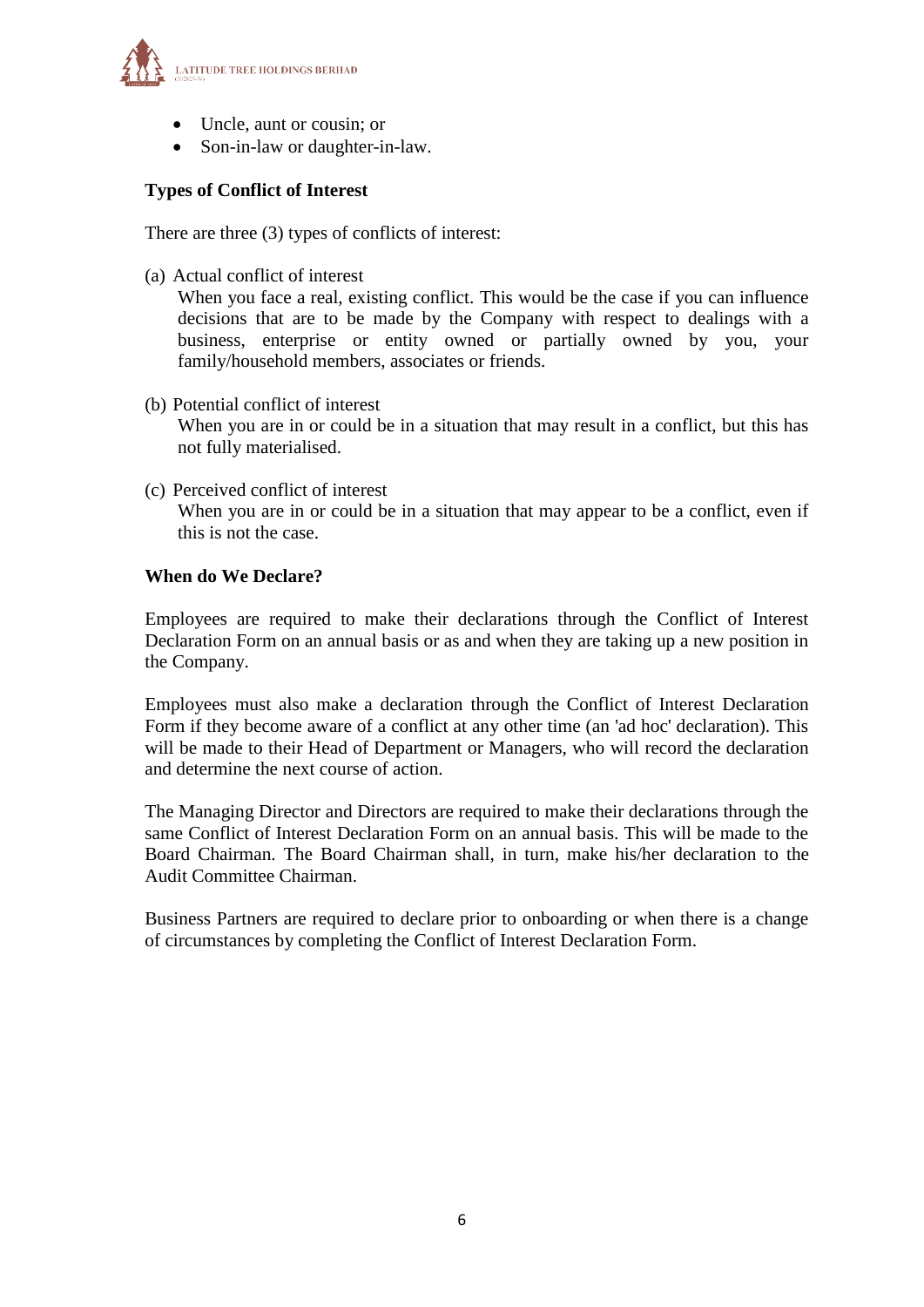

# **Refer to the DO's and DON'T's below:**

#### **You SHOULD:**

- Declare any actual, potential or perceived conflict of interest;
- $\checkmark$  Periodically declare any conflict of interest according to the scheduled declarations process;
- $\checkmark$  Declare conflict of interest when taking up a new position (i.e through promotions or job transfer);
- $\checkmark$  Seek conflict of interest declaration from business partners you intend to deal with or have dealing with.

# **You SHOULD NOT:**

- Conceal any actual, potential or perceive conflict of interest that may put your integrity, credibility and decision making in question;
- Make decision when there is an actual or potential conflict of interest between you and the other party (such as during contract negotiation process) without first making a disclosure.

# <span id="page-6-0"></span>**3.0 NO GIFT POLICY AND HOSPITALITY**

#### **(i) No Gift Policy**

Personnel, including their closely related person(s) are prohibited from directly or indirectly, giving and receiving gifts that may influence good judgement and decision making, subject to certain limited exceptions.

# **Giving Gift**

Generally, Personnel including their Closely Related Person(s) are not allowed to give or provide gifts to Business Partners and other parties engaging with the Company, with the exceptions of the following:

- (a) A gift worth less than RM250 per item, features the Company's logo or brand;
- (b) The gift is exchanged at a company-to company level (e.g. for official events or launches);
- (c) The gift is a token of appreciation at an official function or public event;
- (d) The gift is given as part of the Company's Corporate Social Responsibility ("CSR") programme; or
- (e) The gift is offered in conjunction with any festive or occasion and in such an event, the gift must not exceed RM250.

#### **Approval Process for Exceptions**

In a situation where a gift is required to be given but it does not fall within the exceptions listed above, a request can be made by completing the Gift Approval Form. If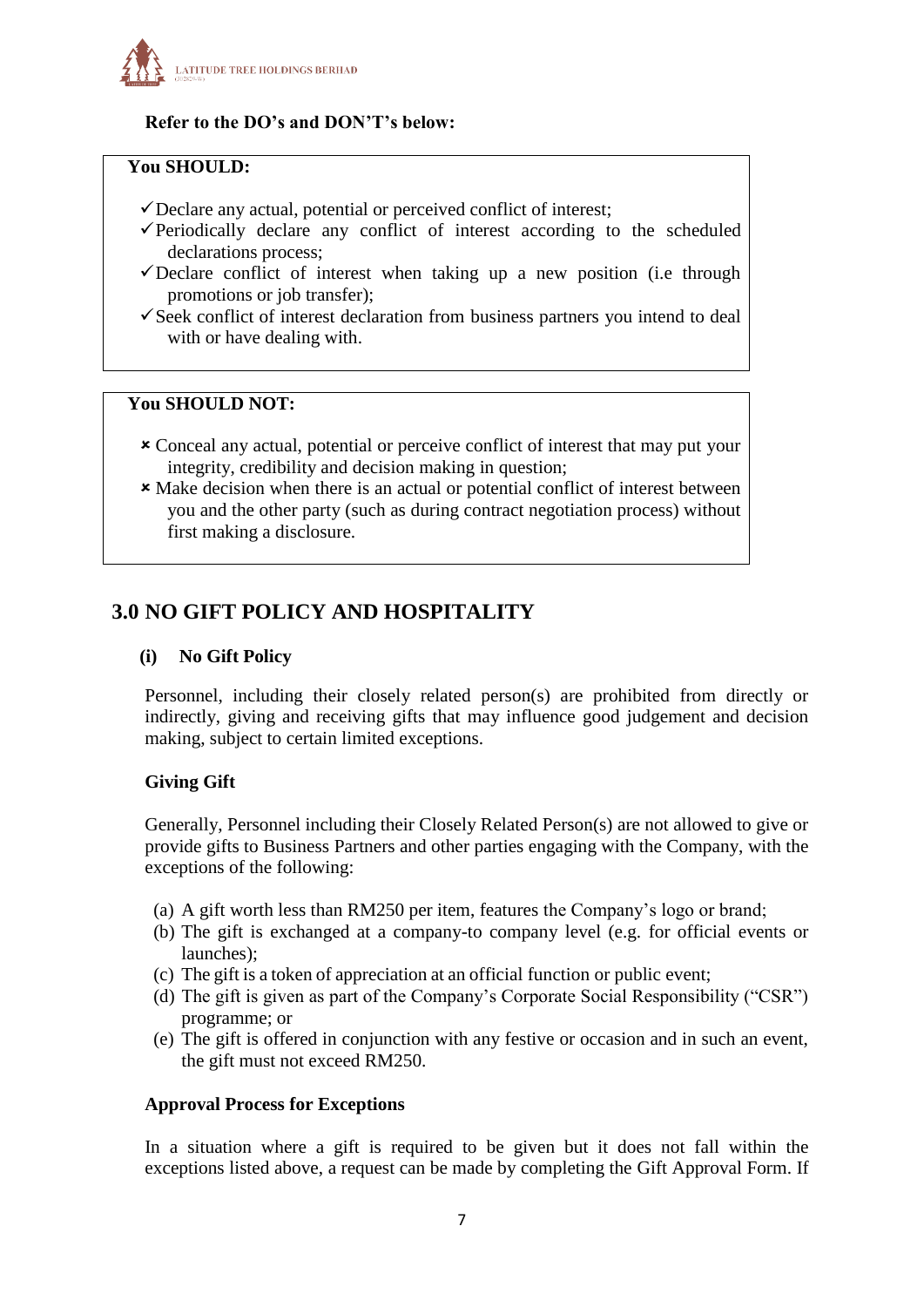

the gift has a value above RM250, approval must be obtained from the Managing Director.

In the event that the Managing Director and Directors are providing the gift and it does not fall within the exceptions listed above, they shall obtain the approval of the Board Chairman. For the Board Chairman, he/she shall obtain the approval from the Audit and Committee Chairman.

Once the application is approved, the application will be submitted to Finance to approve payment provided that the application is supported by relevant documentation.

Even with the exceptions listed above, all Personnel, including their Closely Related Persons are expected to exercise proper care and judgment in handling gift activities and are strictly prohibited from giving the following:

- (a) Any gift of cash;
- (b) Any gifts to parties engaged in a tender or competitive bidding exercise;
- (c) Any gifts that comes with a direct/indirect suggestion, hint, understanding or implication that some expected or desirable outcome is required in return for the gift;
- (d) Any gift which is lavish and/or excessive or may adversely tarnish the reputation of the Company;
- (e) Any gift that would be illegal or in breach of applicable laws on bribery and corruption.

#### **Receiving Gift**

If you are offered or receive a gift from an external party or where there is a conflict of interest, you are required to politely refuse or return the gift, and inform the giver with a polite notification of the Company's "No Gifts" Policy.

#### **Approval Process for Exceptions**

However, where it is not possible to refuse or return a gift, or the refusal is likely to cause serious offence, you are advised to take the necessary steps:

- 1. Record the gift in the Gift Declaration Form.
- 2. Report the gift to your Head of Department or Managers who will make note of it in their Gifts Log and decide if the gift can be accepted with the limited exceptions.
- 3. If approved, the application will be forwarded to the Managing Director for final approval.

For the Managing Director and Directors, they shall report the gift to the Board Chairman, who will decide whether to approve the acceptance of the gift. In the event that the Board Chairman receives a gift, he/she shall, in turn, obtain the approval of the Audit Committee Chairman.

Where the relevant approvers approve the acceptance of the gifts, he/she must also determine the next course of action is required whether: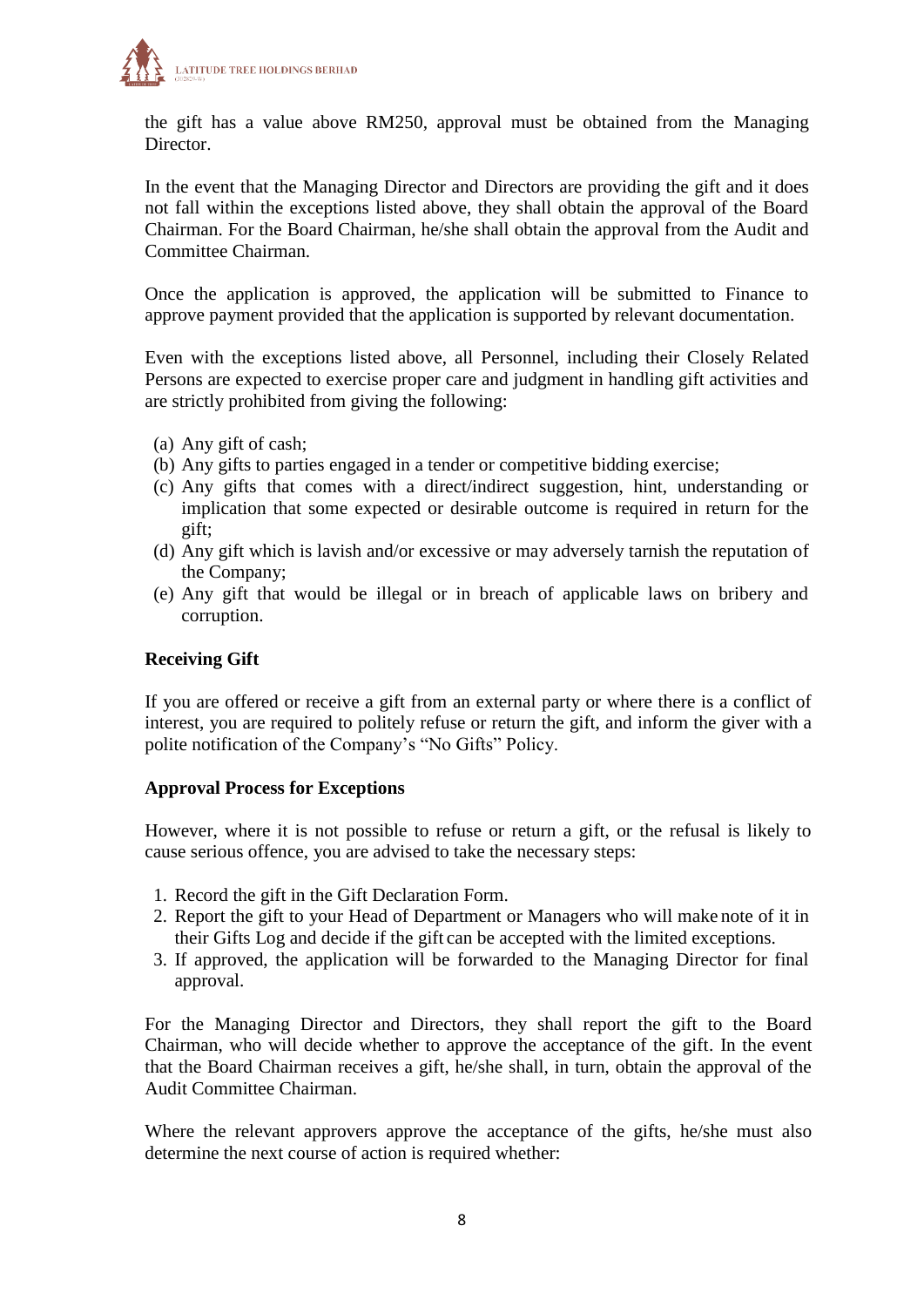

- (a) Donate the gift to charity; or
- (b) Hold it for departmental display; or
- (c) Share the gift with the others in the department; or
- (d) Permit it to be retained by the employees.

In determining the above, the relevant approvers are expected to exercise good judgment and proper care in each case taking into consideration pertinent circumstances including the character of the gift, its purpose, the position/seniority of the person receiving the gift, business context, reciprocity, applicable laws and cultural norms.

#### **What if gifts are received out of office?**

If you or your Closely Related Person(s) receive a gift off-site (e.g. your home) from a Business Partner or other parties engaged in business with the Company, you must refuse and report the incident to your Head of Department or Managers.

If you are unable to refuse, you must then report to your Head of Department or Managers immediately. If you are unsure, you should make a declaration through the Gift Declaration Form.

#### **(ii) Hospitality**

#### **What is Hospitality?**

Hospitality comes in many forms, consisting of travel or transportation, accommodation, entertainment and recreation (leisure activities) and meals.

The Company strictly prohibits the giving and receiving of hospitality in the following situations:

- (a) Any hospitality provided or received with a view to improperly cause undue influence on any party in exchange for some future benefit or result;
- (b) Any hospitality provided or received with a direct/indirect suggestion, hint, understanding or implication that some expected or desirable outcome is required;
- (c) Any hospitality during specific time periods, such as parties engaged in a tender or competitive bidding exercise (where you are involved in the exercise) or contract negotiations (except for normal meals during or after contract negotiation sessions provided it is not lavish or excessive);
- (d) Any hospitality provided or received that would be illegal or in breach of any applicable laws;
- (e) Any hospitality provided or received that would be perceived as lavish or excessive or may adversely tarnish the reputation of the Company; or
- (f) Any hospitality offered or accepted frequently with the same party.

Personnel are required to exercise proper care and judgment before accepting hospitality offered or provided by third parties or Business Partners. This is not only to safeguard the Company's reputation, but also to protect Personnel from allegations of impropriety or undue influence.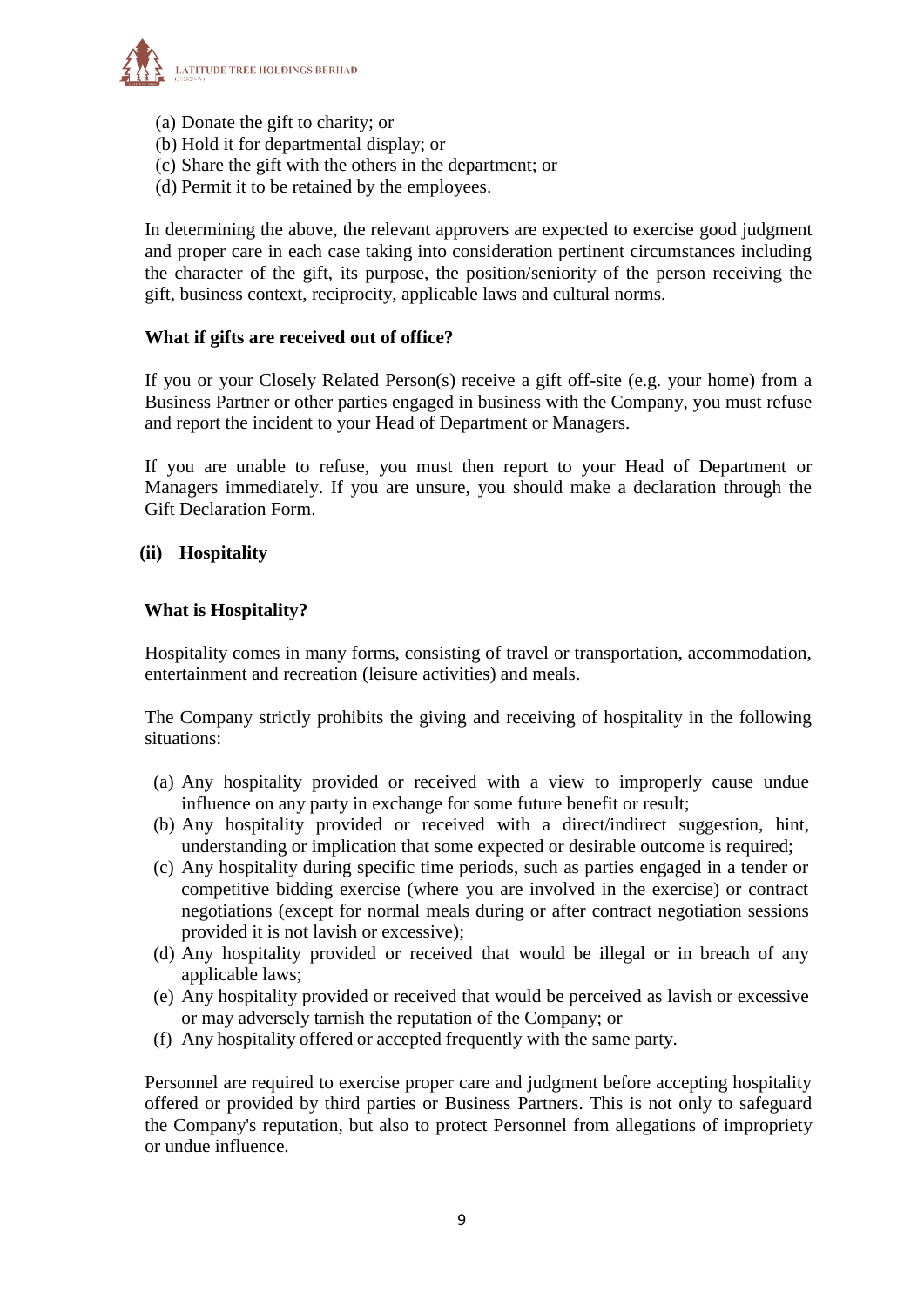

When in doubt, you should either politely decline the offer or seek advice from your Head of Department or Managers.

#### **A. Travel, transportation and accommodation**

You are prohibited from offering or accepting hospitality in the form of travel, transportation and accommodation.

Personnel travelling for the Company's business shall be paid for by the Company unless otherwise specified in the relevant work or service contract.

Any waiver requires the approval from the Managing Director.

#### **B. Providing Entertainment/Meals**

You are allowed to offer entertainment/meals to Business Partners and other parties engaged with the Company provided they fall within the following limited exceptions:

- It is business-related (i.e. only for those directly connected to the business operations);
- It is not for spouses and other non-business guests.
- The cost of the entertainment/meal does not exceed the thresholds below which provides a guidance on what is deemed to be reasonable:

| .Job<br>Grade/Position | Per Receipt:<br>Malaysia | Per Receipt:<br>Overseas |
|------------------------|--------------------------|--------------------------|
| Executive and<br>below | Up to RM200              | Up to RM300              |
| Manager and<br>above   | Up to RM300              | Up to RM500              |

Employees would be required to spend within the above threshold/ limit set. In the event the claims exceed the fixed threshold, the claims will need to be routed to the Managing Director for Approval using the Entertainment Approval Form.

Thereafter, it should follow through with approval as per the Limits of Authority prior to reimbursement.

Once the application is approved, the application will be submitted to Finance to approve payment provided that the application is supported by relevant documentation.

All payments and claims made for any hospitality or entertainment along with the supporting documents must be recorded and kept.

It is important to note that when more than one employee is present at a business meal, the employee with the highest-ranking job level should pay the bill.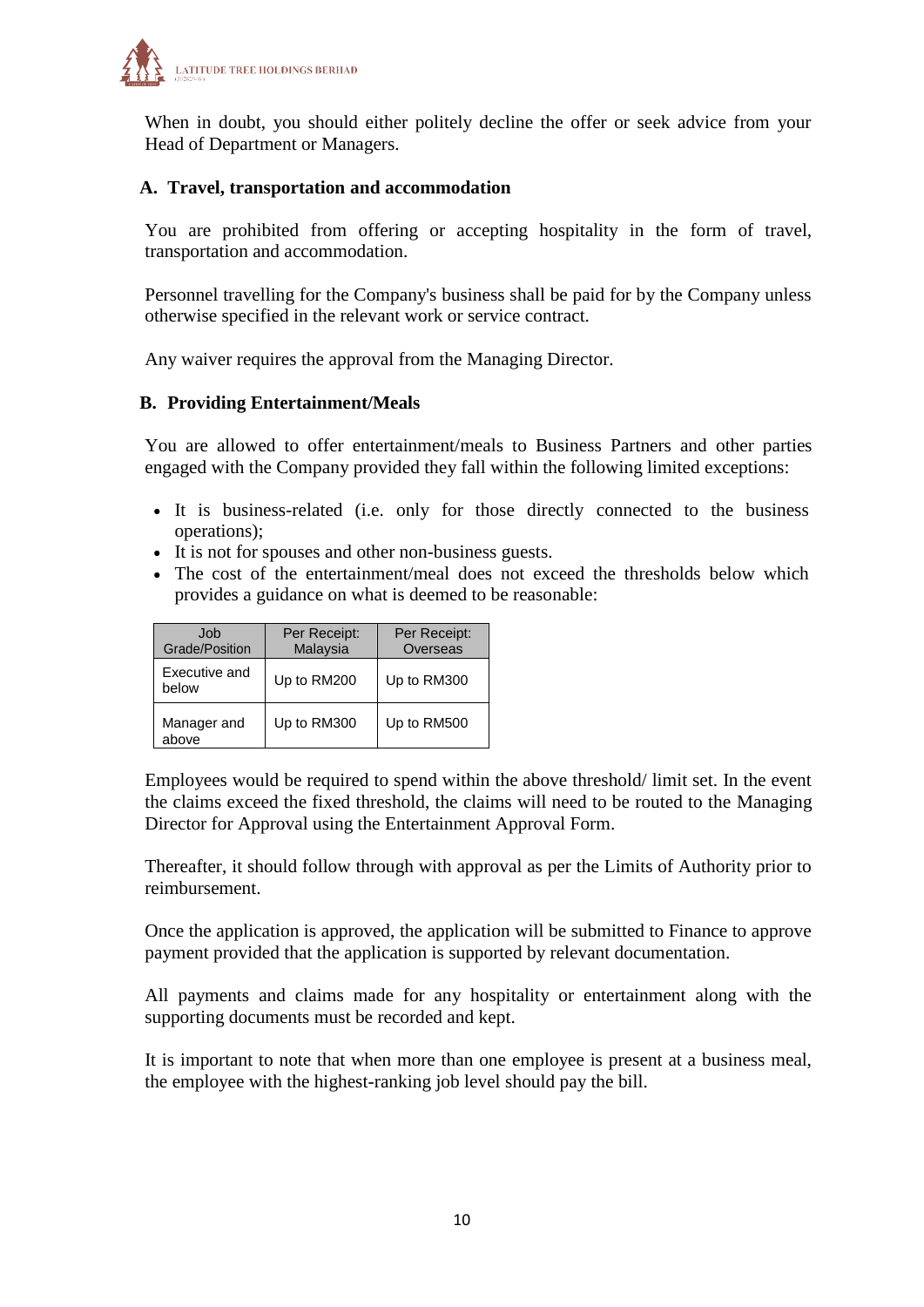

# **C. Receiving Entertainment**

The Company strictly prohibits its Employees and Directors from soliciting hospitality or entertainment or accepting hospitality or entertainment given in response to or in anticipation of a favourable business decision.

Employees and Directors are required to exercise proper care and judgment before accepting hospitality or entertainment offered or provided by third parties. This is not only to safeguard the Company's reputation, but also to protect Employees and Directors from allegations of impropriety or undue influence.

When in doubt, you should either politely decline the offer or seek advice from your Head of Department or Managers.

# **Refer to the DO's and DON'T's below:**

# **You SHOULD:**

- $\checkmark$  Communicate on No Gifts Policy to third parties engaging with the Company, and request their understanding and adherence to this policy;
- $\checkmark$ Exercise good judgement when giving or receiving gifts to avoid tarnishing the Company's reputation or creating a negative perception of bribery and corruption;
- Politely refuse or return any gift offers (includes festive hampers, gifts delivered off-site, vouchers and discounts offered by third parties) unless it is within the limited exceptions;
- $\checkmark$  Record and report any gifts received from third parties except those that falls within the limited exceptions;
- $\checkmark$  Only offer and accept entertainment/meals if it falls within thresholds set out in this section and subject to prior approval from your Head of Department/Managers (where applicable).

#### **You SHOULD NOT:**

- Offer or accept any gift of cash or cash vouchers and any hospitality that may create a sense of obligation or comes with a direct/indirect suggestion, hint or expectation of special treatment or create conflict of interest that would perceived negatively;
- Offer or accept gifts which do not fall within the limited exceptions as stated above;
- Offer or accept any gifts and/or hospitality to parties engaged in a tender or competitive bidding exercise.
- Accept gifts that are delivered off-site (i.e. your home) from business partners or any other parties engaging with the Company;
- **\*** Exchange hospitality frequently with the same person or party over a period of time;
- Offer or accept meals from third parties unless it meets the reasonable threshold and prior approval is sought from your Head of Department/Managers;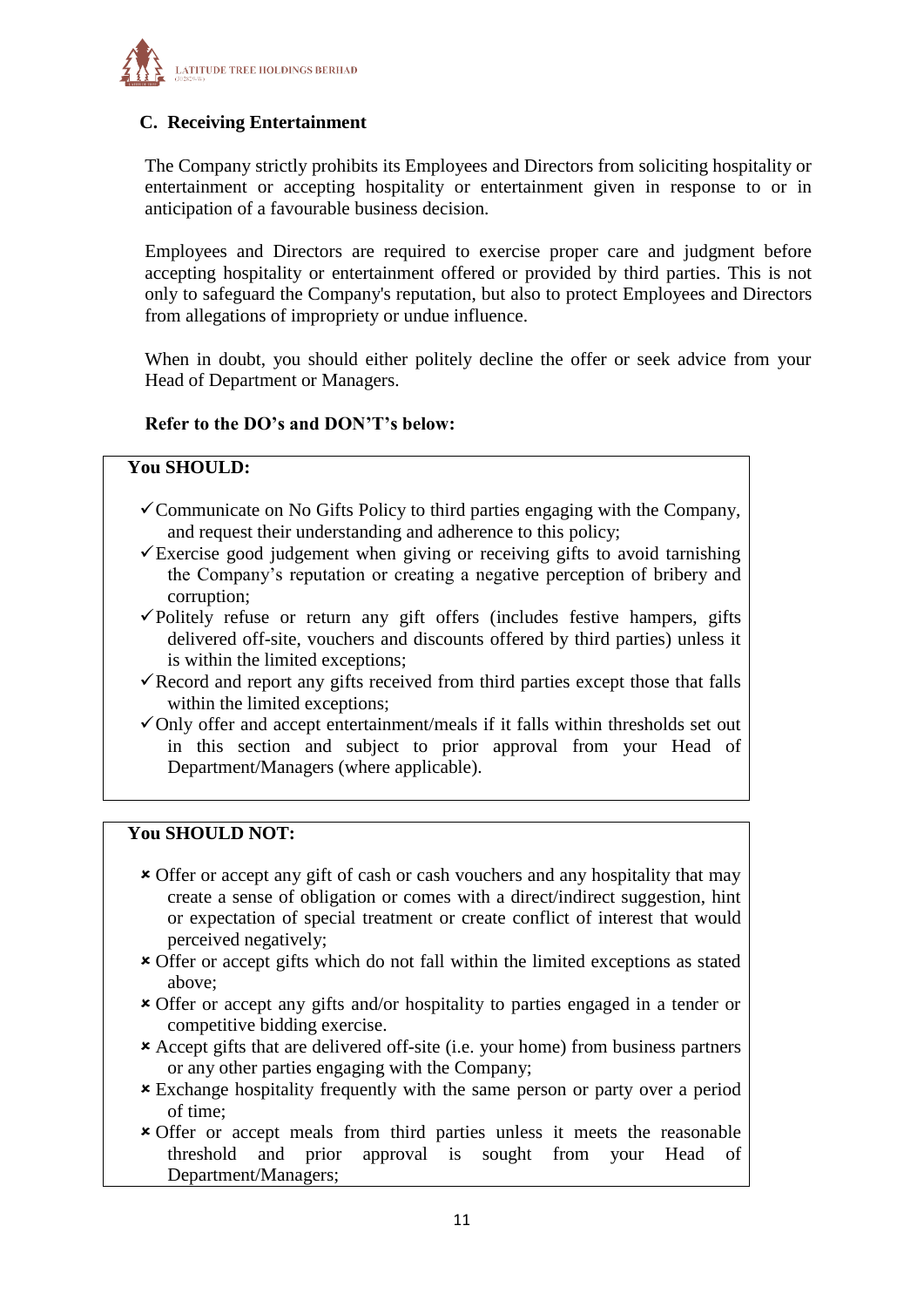

 Offer or accept any gifts and/or hospitality that would be illegal or in breach of any applicable laws.

# <span id="page-11-0"></span>**4.0 SPONSORSHIP AND DONATIONS**

As a responsible corporate citizen, the Company is committed to contribute to the wellbeing of the communities. It is important that all Corporate Social Responsibilities ("CSR"), sponsorship and donations are made in accordance with the Company's policies and procedures and as permitted by existing laws and regulations. However, these activities may be misused or perceived as vehicles for bribery and corruption.

All of these activities shall be made in accordance with the following:

- (a) ensure such contributions are allowed by applicable laws;
- (b) be made to legitimate entities having an adequate organisational structure for proper administration of the funds;
- (c) be accurately stated in the Company's accounting books and records; and
- (d) not to be used in return of an improper business advantage or be used as a means to cover up a bribe.

For avoidance of doubt, donations and sponsorship are strictly prohibited in the following situations:

- (a) Any sponsorship and donation request that comes with a direct/indirect suggestion, hint, understanding or implication that some expected or desirable outcome is required;
- (b) Any sponsorship and donation that is illegal or in breach of any applicable laws;
- (c) Any sponsorship and donation that is excessive or may otherwise tarnish the reputation of the Company; or
- (d) Any sponsorship and donation that is used as a conduit to circumvent, avoid or evade the law or regulatory requirements.

All personnel are encouraged to use good judgement and common sense in assessing sponsorship and donation requests.

Due diligence must be conducted to ensure that the requests are legitimate and that any red flags are solved prior to committing the funds.

# **Approval process**

All request for CSR and non-CSR sponsorships and donations to be made to governmental/non-governmental bodies shall obtain the approval from Managing **Director**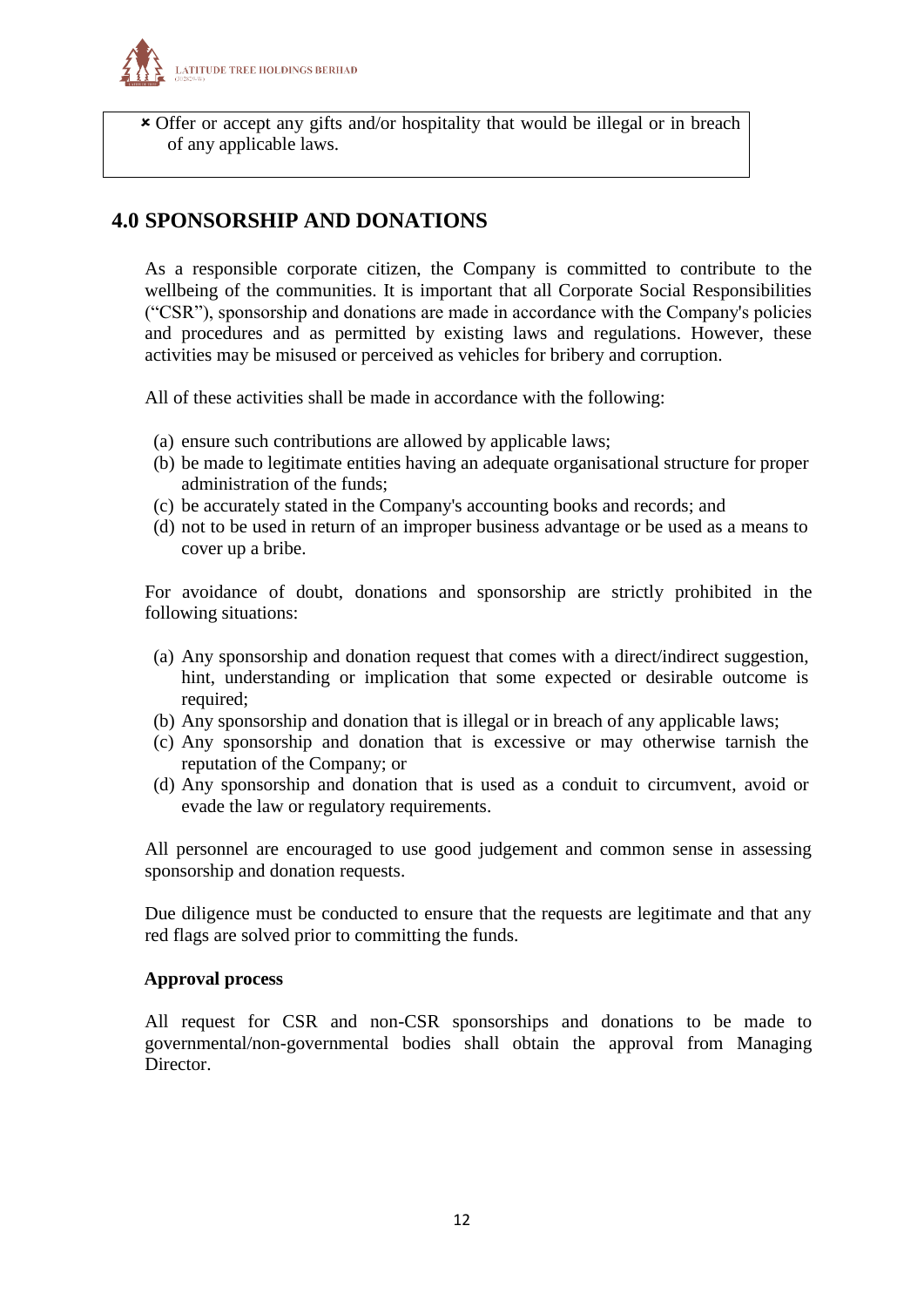

# **A. Political Contributions**

We do not make political donations (i.e. donations to politicians or political campaigns or candidates for political offices) and we do not allow the Company's resources to be used for this purpose.

However, the Company encourages personnel to participate in the political election process by voting. Personnel may choose to make personal political contributions as appropriate within the limits established by the law.

# **Refer to the DO's and DON'T's below:**

#### **You SHOULD:**

- $\checkmark$  Ensure that all request has been carefully examined for legitimacy purposes and not be made to improperly influence a business outcome;
- $\checkmark$  Ensure all request shall be made in accordance with the Company's policies and procedures;
- $\checkmark$  Avoid making cash donations whenever possible;
- $\checkmark$  Conduct due diligence on all parties who are requesting/receiving the charitable donations.

#### **You SHOULD NOT:**

- Commit to a request without first undergo proper process and procedures to evaluate the legitimacy;
- Accept donation or provide sponsorship during or after contract negotiation/ significant event;
- Contribute on behalf of the Company to politicians or political campaigns or candidates for political office;
- Accept any offer for sponsorship that will influence decision making.

# <span id="page-12-0"></span>**5.0 DEALING WITH FACILITATION PAYMENTS**

#### **What is Facilitation Payment?**

A "facilitation payment" is a payment received or made to a decision maker or an administrative staff (in either public or private sectors) to speed up a process or secure licenses/permits.

Facilitation payments are illegal under the MACC Act as it falls within the meaning of gratification or bribery.

Facilitation payments need not involve cash or other financial asset, it can by any sort of advantage with the intention to influence them in their duties.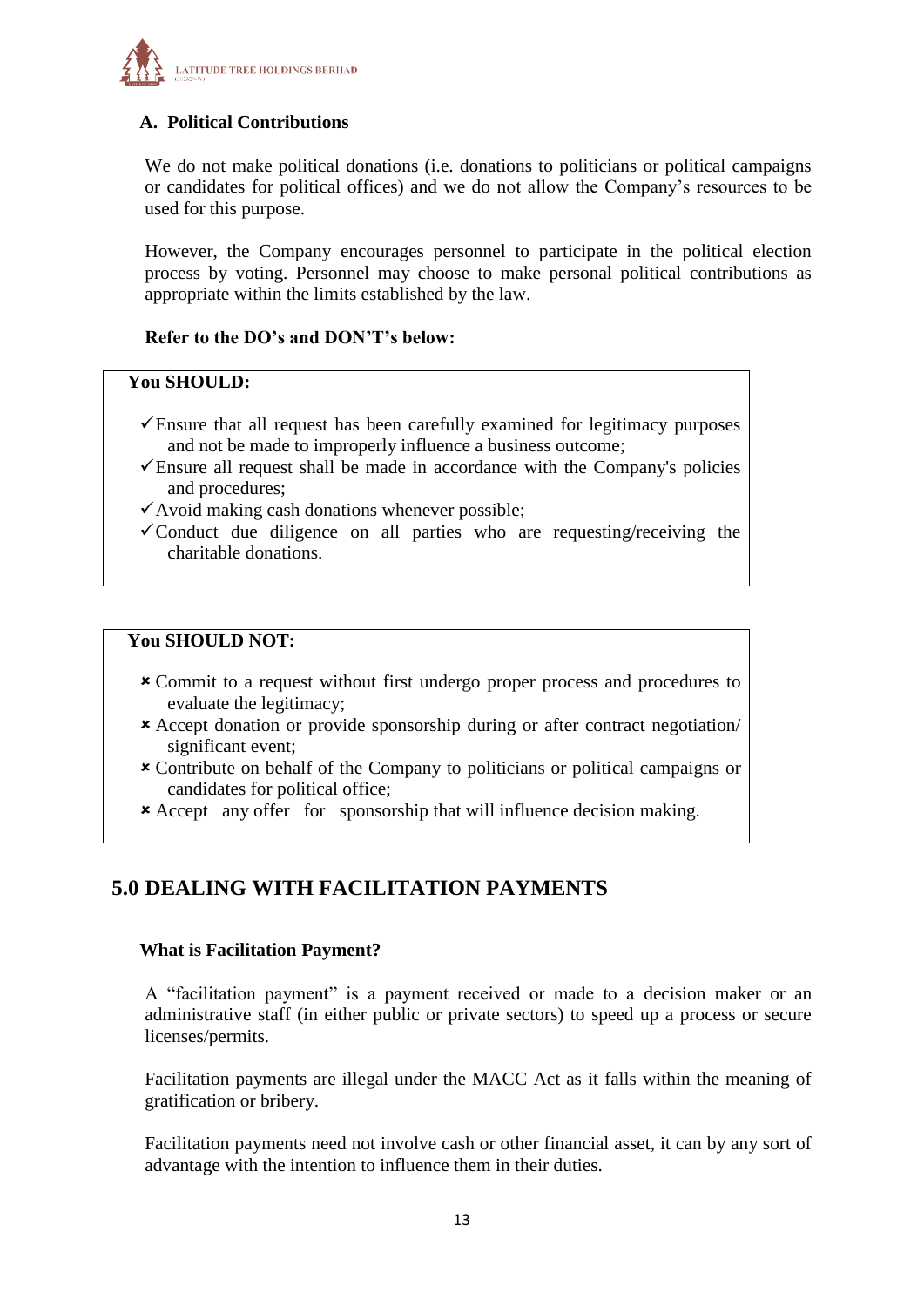

# **Making Facilitation Payment**

Identifying the difference between a legitimate request for payment in exchange for a service, and an illegal request for a bribe can be difficult.

If you face this problem, stop and ask yourself these questions:

- Am I able to obtain an official receipt for the payment?
- Am I being pressured to make the payment?

If you are unable to obtain an official receipt, or feel pressured into making a payment, the officer or representative may be asking you for a facilitation payment.

#### **Managing Facilitation Payment Request**

#### **a) Employees**

If you receive requests for facilitation payment you must refuse to pay and immediately report the incident to either MACC or the police. You must then immediately report the incident to your Head of Department/Managers.

If you are aware that an Employee has requested a facilitation payment from business partners, you should also report the matter through the whistleblowing channels.

#### **b) Business Partners**

Business Partners who receive request for facilitation payments from Employees, must decline to pay and report the issue via the whistleblowing channels.

# **Refer to the DO's and DON'T's below:**

#### **You SHOULD:**

- $\checkmark$ Be aware of any signs that you are being asked for or being offered a facilitation payment;
- $\checkmark$  Communicate the Company's value on facilitation payments to relevant parties you are engaging with;
- $\checkmark$  Ask for official receipts for all payments.

#### **You SHOULD NOT:**

- Accept or obtain, either directly or indirectly, facilitation payments from any person;
- Fail to report any real or suspected incidents of requests for facilitation payment.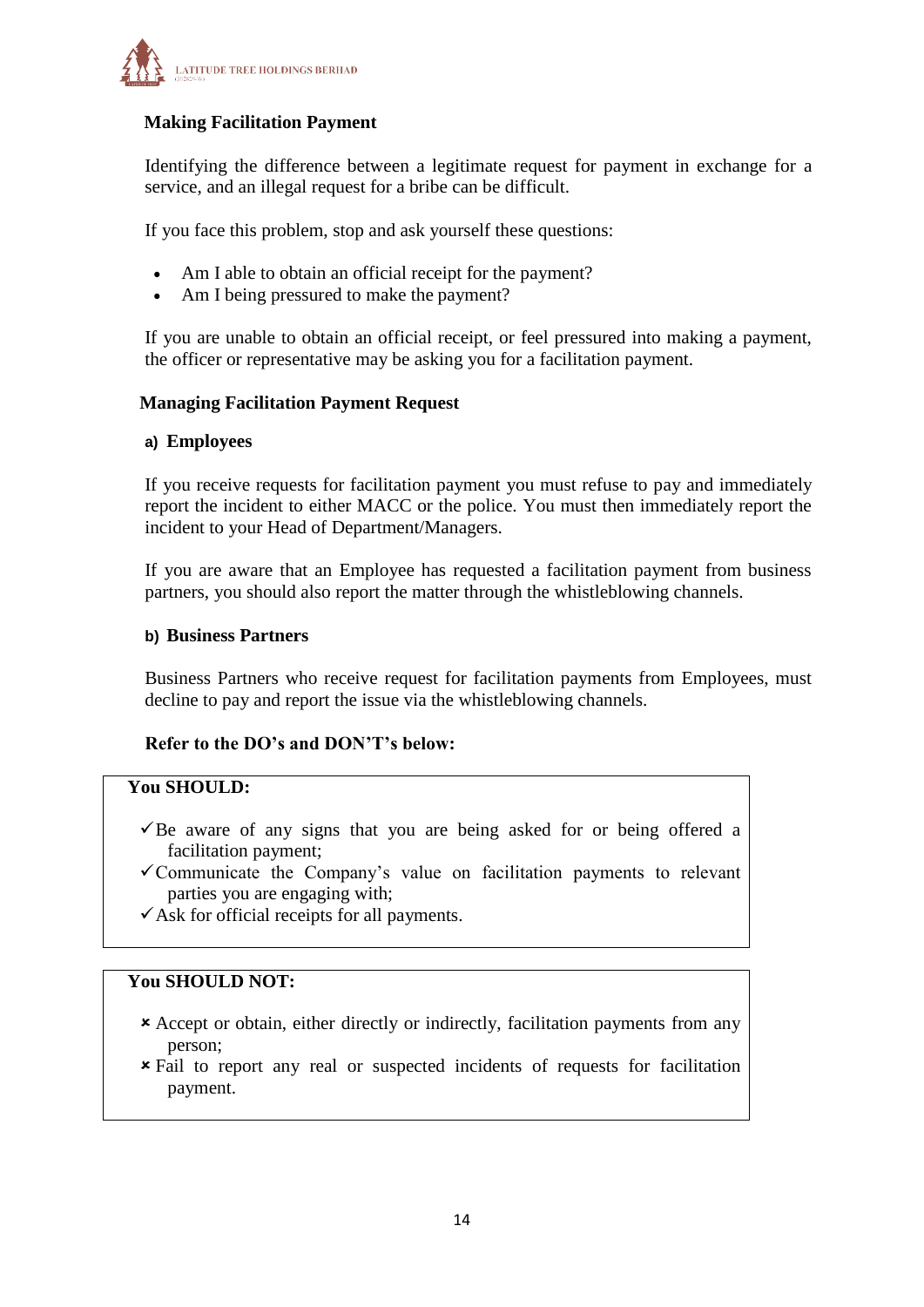

# <span id="page-14-0"></span>**6.0 VIOLATIONS AND INVESTIGATIONS**

Any conduct which is non-compliant or in violation of this ABAC will be taken seriously and are subject to disciplinary actions. Please refer to the Whistleblowing Policy for more details.

# <span id="page-14-1"></span>**7.0 WHISTLEBLOWING**

We encourage openness, transparency and accountability in ensuring prompt action is taken where necessary, in order to mitigate any potential financial or reputation damage arising from serious forms of misconducts.

We also encourage reporting (whistleblowing) of real or suspected cases of bribery and corruption without fear of retaliation or reprisal.

We have in place a Whistleblowing Policy, which provides channels for secure reporting of concerns about instances of bribery and corruption and other forms of misconduct.

#### **Reporting Procedure**

Matters of concern may be made orally or in writing as soon as possible. Below are the procedures to be observed by the whistleblower:

- (a) Information to be provided are:
	- The specific concern;
	- The reason(s) for the concern;
	- The background and history of the concern with relevant dates;
	- Is the concern previously raised with anyone else before, and if so, with whom; and
	- Why the concern persists.
- (b) Channel for receiving concerns :

A letter box is placed at each company's main entrance (ie. at the side of the reception counter).

You may drop any correspondences or reports into the letter box.

Any contents in the letter box will be collected on a weekly basis by the following personnel:

- a) Ms Lim Lay Choo (Head of Account and Finance) for Latitude Tree Vietnam Joint Stock Company;
- b) Ms Lu Fong Chui (Head of Account and Finance) for RK Resources Co., Ltd;
- c) Mr Fong Toh Wai (Financial Controller) for Latitude Tree Holdings Berhad and Latitude Tree Furniture Sdn Bhd;
- d) Ms Wassana Dangsawat (Head of Account and Finance) for Grob Holz Co. Ltd;